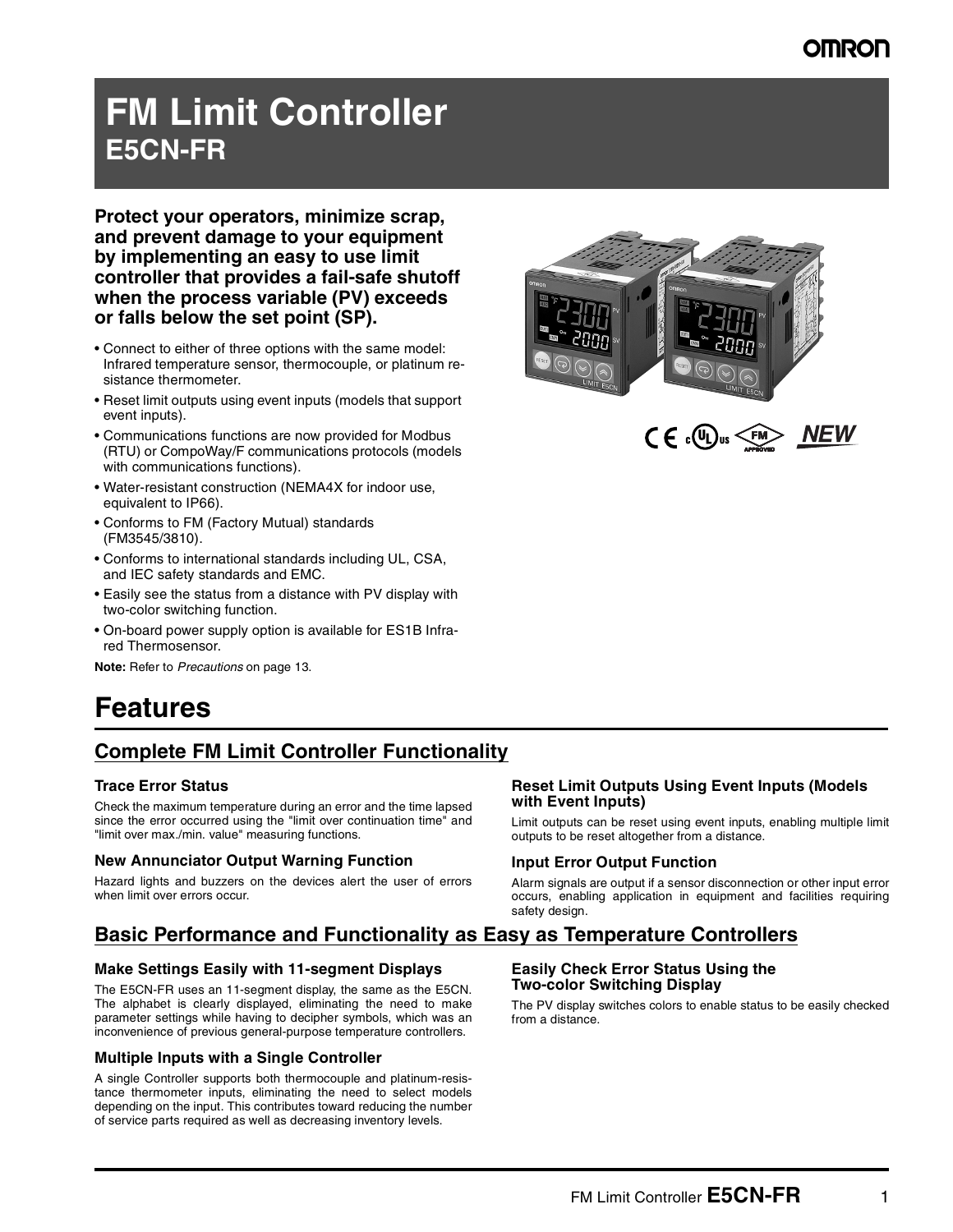## **Model Number Legend**

### **E5CN-FR**@**MT-500**

**1 2 3 4**

- **1. Output type** FR: FM Limit output
- **2. Number of alarms**
- Blank: No alarm 2:Two alarms
- **3. Option Unit** M:Option Unit can be mounted

#### **4. Input type**

 $\mathbb L$ 

T: Thermocouple/platinum resistance thermometer (multi-input)

### **1 E53-CN-**@**N**

#### **1. Functions**

03: Communications B: Two Event inputs PB: Power supply and two event inputs

**Note:** Other Option Boards are not supported.

. \_ \_ \_ \_ \_ \_ \_ \_ \_ \_ \_ \_  $\Gamma$ This data sheet is provided as a guideline for selecting products. Be sure to refer to the following user manuals for application precautions and other information required for operation before attempting to use the product.

E5CN-FR Temperature Controller User's Manual (Cat. No. H133)

# **Ordering Information**

**Stock Note:** Shaded models are normally stocked.

## ■ FM Limit Controllers with Temperature Sensor Inputs

| Size                                                | Power supply voltage | <b>Number of alarm points</b> | <b>Control outputs</b> | Model          |
|-----------------------------------------------------|----------------------|-------------------------------|------------------------|----------------|
| $1/16$ DIN                                          | 100 to 240 VAC       |                               | Limit output           | E5CN-FRMT-500  |
| $148 \times 48 \times 78$ (W $\times$ H $\times$ D) |                      |                               | i Limit output         | E5CN-FR2MT-500 |

## ■ Option Units

The E5CN-FR provides optional functionality when one of the following Option Units is mounted.

|                       | <b>Model</b>                   |           |
|-----------------------|--------------------------------|-----------|
| <b>Communications</b> |                                | E53-CN03N |
| Two event inputs      |                                | E53-CNBN  |
| Two event inputs      | External power supply for ES1B | E53-CNPBN |

**Note:** These Option Units can be used for the new E5CN models/E5CN-FR models only.



Attach the appropriate terminal labels.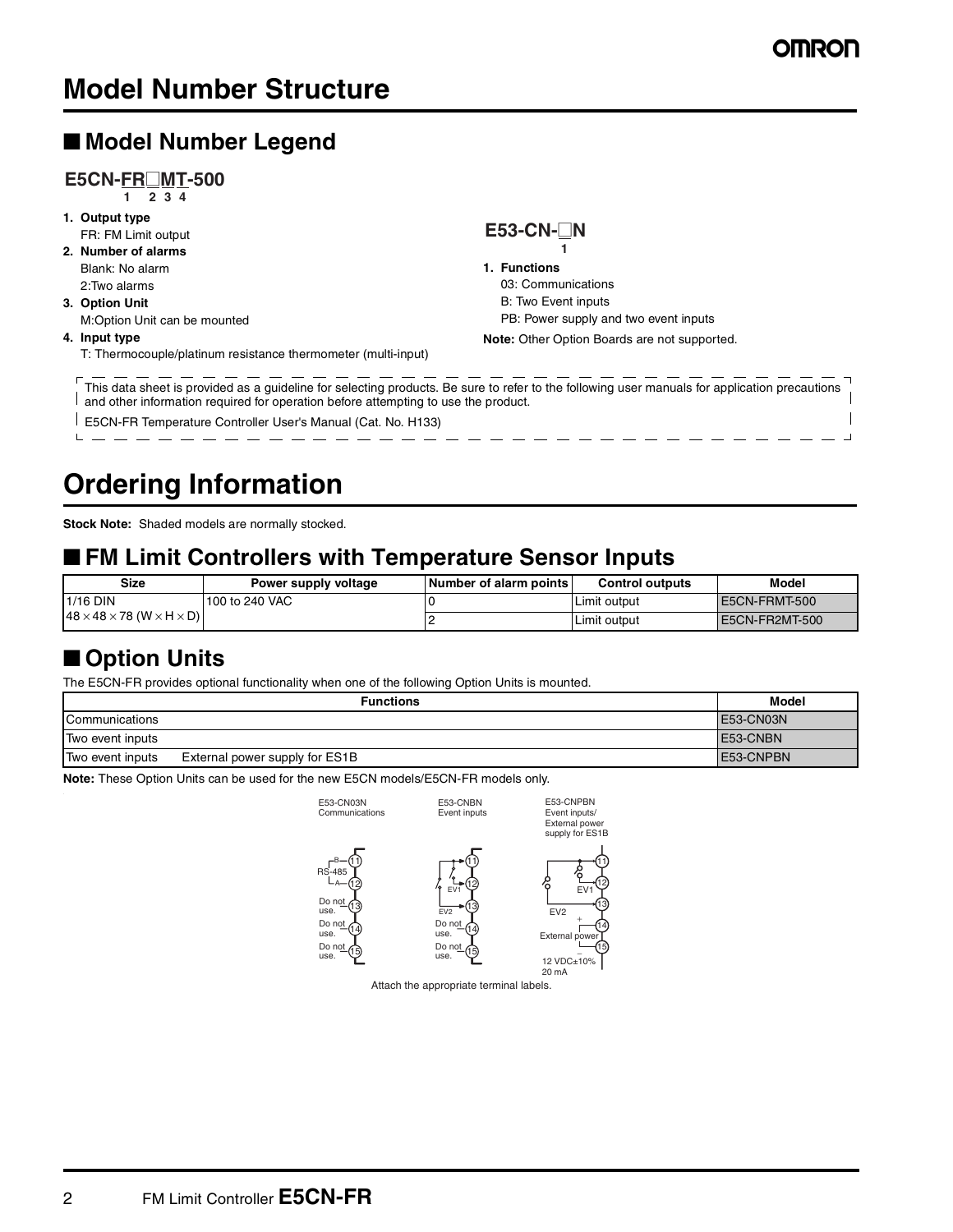# **Specifications**

# Q **Ratings**

| Item                              | <b>Power supply</b><br>voltage        | 100 to 240 VAC, 50/60 Hz                                                                                                                                                                                                                                                          |  |  |  |
|-----------------------------------|---------------------------------------|-----------------------------------------------------------------------------------------------------------------------------------------------------------------------------------------------------------------------------------------------------------------------------------|--|--|--|
| Operating voltage range           |                                       | 85% to 110% of rated supply voltage                                                                                                                                                                                                                                               |  |  |  |
| <b>Power consumption</b>          |                                       | 7.5 VA max.                                                                                                                                                                                                                                                                       |  |  |  |
| <b>Sensor input</b>               |                                       | Models with temperature inputs<br>Thermocouple: K, J, T, E, L, U, N, R, S, or B<br>Platinum resistance thermometer: Pt100 or JPt100<br>Infrared temperature sensor: 10 to 70°C, 60 to 120°C, 115 to 165°C, or 160 to 260°C                                                        |  |  |  |
| Control output<br>lay             |                                       | FM Limit output re- SPST-NO, 250 VAC, 3 A (resistive load), electrical life: 100,000 operations,<br>minimum applicable load: 5 V, 10 mA                                                                                                                                           |  |  |  |
| Alarm output                      |                                       | SPST-NO, 250 VAC, 1 A (resistive load), electrical life: 100,000 operations,<br>minimum applicable load: 1 V. 1 mA                                                                                                                                                                |  |  |  |
| <b>Event input</b>                | <b>Contact input</b>                  | ON: 1 kΩ max OFF: 100 kΩ min.                                                                                                                                                                                                                                                     |  |  |  |
| Non-contact input                 |                                       | ON: Residual voltage: 1.5 V max., OFF: Leakage current: 0.1 mA max.                                                                                                                                                                                                               |  |  |  |
|                                   |                                       | Outflow current: Approx. 7 mA per point                                                                                                                                                                                                                                           |  |  |  |
|                                   | <b>External power supply for ES1B</b> | 12 VDC ±10%, 20 mA, Short-circuit protection provided.                                                                                                                                                                                                                            |  |  |  |
| <b>Setting method</b>             |                                       | Digital setting using front panel keys                                                                                                                                                                                                                                            |  |  |  |
| Indication method                 |                                       | 11-segment digital display and individual indicators<br>Character height: PV: 11 mm, SV: 6.5 mm                                                                                                                                                                                   |  |  |  |
| <b>Other functions</b>            |                                       | • Limit over continuation time measurement function<br>• Limit over max./min. value measurement function<br>• Annunciator output<br>• Input error output<br>• PV display two-color switching function<br>• Input digital filter<br>• Input compensation<br>• Protection functions |  |  |  |
|                                   | Ambient operating temperature         | $-10$ to 55°C (with no icing or condensation), for 3-year warranty: $-10$ to 50°C                                                                                                                                                                                                 |  |  |  |
| <b>Ambient operating humidity</b> |                                       | 25% to 85%                                                                                                                                                                                                                                                                        |  |  |  |
| Storage temperature               |                                       | -25 to 65 $\mathrm{^{\circ}C}$ (with no icing or condensation)                                                                                                                                                                                                                    |  |  |  |

## Q **Input Ranges**

## **Thermocouples/Platinum Resistance Thermometers**

| Input Type                                 |                                                                                                                                                                               | <b>Platinum resistance</b> | thermometer |          |               |        |       |        |       |        | Thermocouple |             |        |        |          |        |         |             |      | Infrared temperature<br>sensor |                             |                              |                 |
|--------------------------------------------|-------------------------------------------------------------------------------------------------------------------------------------------------------------------------------|----------------------------|-------------|----------|---------------|--------|-------|--------|-------|--------|--------------|-------------|--------|--------|----------|--------|---------|-------------|------|--------------------------------|-----------------------------|------------------------------|-----------------|
| Name                                       |                                                                                                                                                                               | Pt100                      |             |          | <b>JPt100</b> |        | κ     | J      |       |        | т            | Е           | L      |        | U        | N      | R       | s           | в    | 10 to<br>70°C                  | 60 to<br>120 <sup>o</sup> C | 115 to<br>165 <sup>°</sup> C | 160 to<br>260°C |
| 3200                                       |                                                                                                                                                                               |                            |             |          |               |        |       |        |       |        |              |             |        |        |          |        |         |             | 3200 |                                |                             |                              |                 |
| 3000                                       |                                                                                                                                                                               |                            |             |          |               |        |       |        |       |        |              |             |        |        |          |        | 3000    | 3000        |      |                                |                             |                              |                 |
| 2300                                       |                                                                                                                                                                               |                            |             |          |               | 2300   |       |        |       |        |              |             |        |        |          | 2300   |         |             |      |                                |                             |                              |                 |
| 1500                                       | 1500                                                                                                                                                                          |                            |             |          |               |        |       | 1500   |       |        |              |             | 1500   |        |          |        |         |             |      |                                |                             |                              |                 |
| 1400                                       |                                                                                                                                                                               |                            |             |          |               |        |       |        |       |        |              |             |        |        |          |        |         |             |      |                                |                             |                              |                 |
| 1300                                       |                                                                                                                                                                               |                            |             |          |               |        |       |        |       |        |              |             |        |        |          |        |         |             |      |                                |                             |                              |                 |
| 1200                                       |                                                                                                                                                                               |                            |             |          |               |        |       |        |       |        |              |             |        |        |          |        |         |             |      |                                |                             |                              |                 |
| 1100                                       |                                                                                                                                                                               |                            |             |          |               |        |       |        |       |        |              | 1100        |        |        |          |        |         |             |      |                                |                             |                              |                 |
| 1000                                       |                                                                                                                                                                               |                            |             |          |               |        |       |        |       |        |              |             |        |        |          |        |         |             |      |                                |                             |                              |                 |
| 900                                        |                                                                                                                                                                               | 900.0                      |             | 900.0    |               |        | 900.0 |        |       |        |              |             |        |        |          |        |         |             |      |                                |                             |                              |                 |
| 800                                        |                                                                                                                                                                               |                            |             |          |               |        |       |        | 750.0 |        |              |             |        |        |          |        |         |             |      |                                |                             |                              |                 |
| Temperature range ( <sup>e</sup> F)<br>700 |                                                                                                                                                                               |                            |             |          |               |        |       |        |       | 700    | 700          |             |        | 700    | 700      |        |         |             |      |                                |                             |                              |                 |
| 600                                        |                                                                                                                                                                               |                            |             |          |               |        |       |        |       |        |              |             |        |        |          |        |         |             |      |                                |                             |                              |                 |
| 500                                        |                                                                                                                                                                               |                            |             |          |               |        |       |        |       |        |              |             |        |        |          |        |         |             |      |                                |                             |                              | 500             |
| 400                                        |                                                                                                                                                                               |                            |             |          |               |        |       |        |       |        |              |             |        |        |          |        |         |             |      |                                |                             | 320                          |                 |
| 300                                        |                                                                                                                                                                               |                            | 210.0       |          | 210.0         |        |       |        |       |        |              |             |        |        |          |        |         |             | 300  |                                | 240                         |                              |                 |
| 200                                        |                                                                                                                                                                               |                            |             |          |               |        |       |        |       |        |              |             |        |        |          |        |         |             |      | 190                            |                             |                              |                 |
| 100                                        |                                                                                                                                                                               |                            |             |          |               |        |       |        |       |        |              |             |        |        |          |        |         |             |      |                                |                             |                              |                 |
| $\mathbf 0$                                |                                                                                                                                                                               |                            | 0.0         |          | 0.0           |        | 0.0   |        |       |        |              | $\mathbf 0$ |        |        |          |        | $\circ$ | $\mathbf 0$ |      | $\circ$                        | $\mathbf 0$                 | $\mathbf 0$                  | $\mathbf 0$     |
| $-100.0$                                   |                                                                                                                                                                               |                            |             |          |               |        |       |        | 0.0   |        |              |             |        |        |          |        |         |             |      |                                |                             |                              |                 |
| $-200.0$                                   |                                                                                                                                                                               |                            |             |          |               |        |       | $-100$ |       |        | $-199.9$     |             | $-100$ |        | $-199.9$ |        |         |             |      |                                |                             |                              |                 |
| $-300.0$                                   | $-300$                                                                                                                                                                        | $-199.9$                   |             | $-199.9$ |               | $-300$ |       |        |       | $-300$ |              |             |        | $-300$ |          | $-300$ |         |             |      |                                |                             |                              |                 |
| Setting number                             |                                                                                                                                                                               |                            |             |          |               |        |       |        |       |        |              |             |        |        |          |        |         |             |      |                                |                             |                              |                 |
|                                            | $\Omega$                                                                                                                                                                      |                            | 2           | 3        | 4             | 5      | 6     | 7      | 8     | 9      | 10           | 11          | 12     | 13     | 14       | 15     | 16      | 17          | 18   | 19                             | 20                          | 21                           | 22              |
| are as follows:                            | U: Cu-CuNi, DIN 43710-1985<br>Shaded settings are the default settings.<br>The applicable standards for the input types<br>K, J, T, E, N, R, S, B: IEC584-1<br>Pt100: IEC 751 |                            |             |          |               |        |       |        |       |        |              |             |        |        |          |        |         |             |      |                                |                             |                              |                 |

L: Fe-CuNi, DIN 43710-1985

Pt100: IEC 751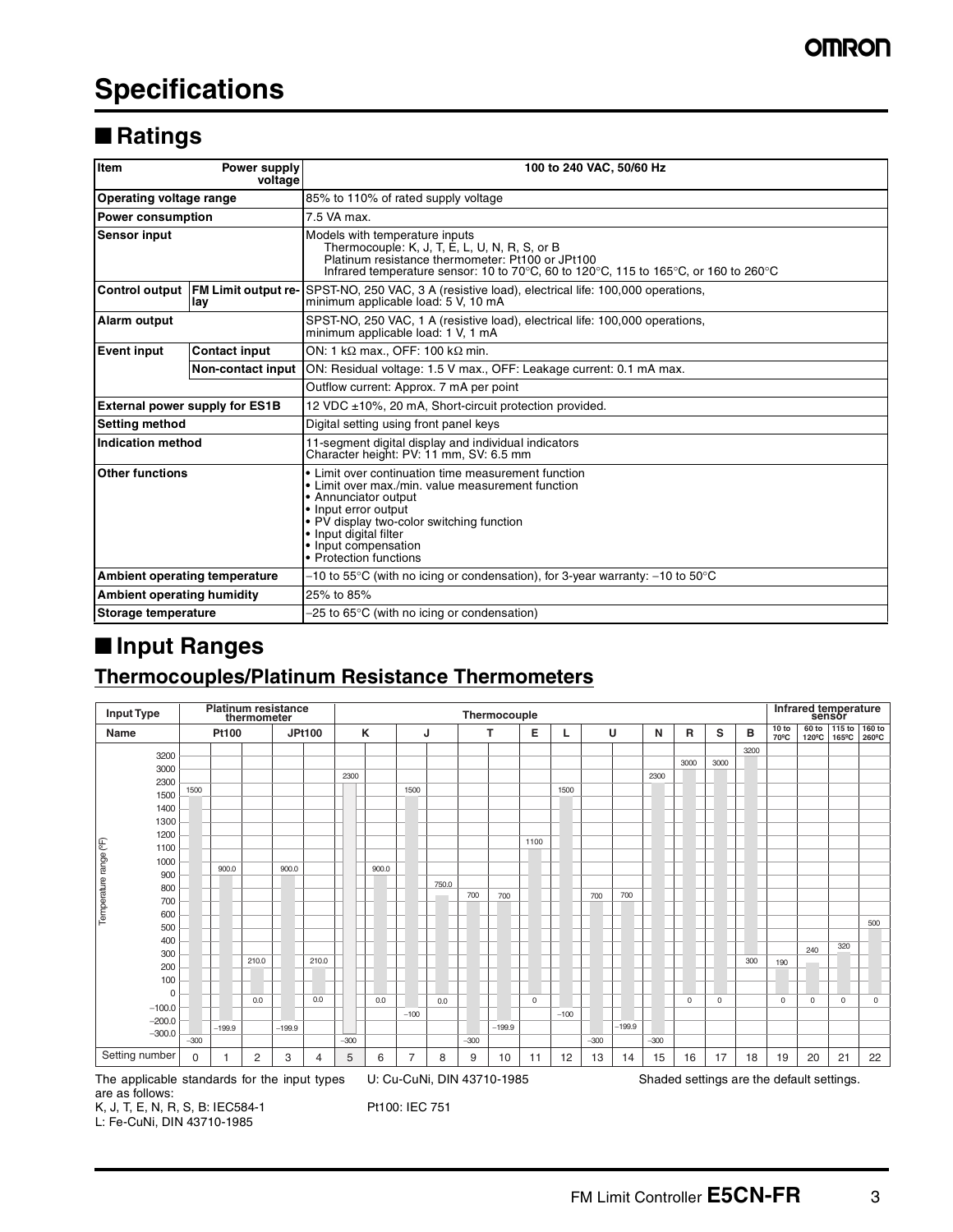SPH L ∥H∣≤∥L∣

## $\blacksquare$  **Alarm Types**

Select alarm types out of the 12 alarm types listed in the following table.

| Set value                      | Alarm type                                                                         |                                                            | Alarm output operation              |
|--------------------------------|------------------------------------------------------------------------------------|------------------------------------------------------------|-------------------------------------|
|                                |                                                                                    | When X is<br>positive                                      | When X is<br>negative               |
| 0                              | Alarm function<br>OFF                                                              | Output OFF                                                 |                                     |
| 1<br>(See note 1.) lower-limit | Upper- and<br>(deviation)                                                          | H<br>L<br>ON<br>OFF<br>SP                                  | (See note 2.)                       |
| 2                              | <b>Upper limit</b><br>(deviation)                                                  | $\mathsf X$<br>ON<br>OFF<br>SP                             | $x \mid \bullet$<br>ON<br>OFF<br>SP |
| 3                              | Lower limit<br>(deviation)                                                         | $x \rightarrow$<br>ON<br>OFF<br>SP                         | → × ←<br>ON<br>OFF<br>SP            |
| 4<br>(See note 1.) lower-limit | Upper- and<br>range<br>(deviation)                                                 | H <br>$\mathbf{L}$<br>ON<br>OFF<br>SP                      | (See note 3.)                       |
| 5                              | Upper- and<br>(See note 1.) lower-limit with<br>standby<br>sequence<br>(deviation) | 디버<br>ON<br>OFF<br>$\overline{\text{SP}}$<br>(See note 5.) | (See note 4.)                       |
| 6                              | Upper-limit with<br>standby<br>sequence<br>(deviation)                             | $x \mid$<br>ON<br>OFF<br>SP                                | x  ⊷<br>ON<br>OFF<br><b>SP</b>      |
| 7                              | Lower-limit with<br>standby<br>sequence<br>(deviation)                             | $x \mid$<br>ON<br>OFF<br>SP                                | Χ<br>ON<br>OFF<br>SP                |
| 8                              | Absolute-value<br>upper-limit                                                      | ۰X<br>ON<br>OFF<br>$\Omega$                                | ON<br>OFF<br>$\Omega$               |
| 9                              | Absolute-value<br>lower-limit                                                      | -х-<br>ON<br>OFF<br>0                                      | ۰x<br>ON<br>OFF<br>$\mathbf 0$      |
| 10                             | Absolute-value<br>upper-limit with<br>standby<br>sequence                          | -х<br>ON<br>OFF                                            | ON<br><b>OFF</b><br>$\mathbf 0$     |
| 11                             | Absolute-value<br>lower-limit with<br>standby<br>sequence                          | ON<br>OFF                                                  | ON<br>OFF<br>$\overline{0}$         |
| 12<br>(See note 6.) output     | Annunciator                                                                        | ---                                                        |                                     |

- **Note: 1.** With set values 1, 4 and 5, the upper and lower limit values can be set independently for each alarm type, and are expressed as "L" and "H."
	- **2.** Set value: 1, Upper- and lower-limit alarm

| Case 1                   | Case 2                        | Case 3 (Always ON) |                            |
|--------------------------|-------------------------------|--------------------|----------------------------|
| H SP                     | SPL H                         | <b>SP</b>          | H<0, L<0                   |
| H < 0, L > 0<br> H  <  L | $H > 0$ , $L < 0$<br> H  >  L | L SP               | H<0, L>0<br>$ H  \geq  L $ |
|                          |                               |                    | H > 0, L < 0               |

#### **3.** Set value: 4, Upper- and lower-limit range

| Case 1<br>H SP           | Case 2<br>SP <sub>L</sub><br>H | Case 3 (Always ON)<br><b>SP</b><br>н | H<0, L<0                       |
|--------------------------|--------------------------------|--------------------------------------|--------------------------------|
| H < 0, L > 0<br> H  <  L | $H > 0$ , $L < 0$<br> H  >  L  | L SP<br>н                            | H<0, L>0<br>$ H  \geq  L $     |
|                          |                                | $S$ P $H$                            | H > 0, L < 0<br>$ H  \leq  L $ |

- **4.** Set value: 5, Upper- and lower-limit with standby sequence For Upper- and Lower-Limit Alarm Described Above
	- **•** Case 1 and 2 Always OFF when the upper-limit and lower-limit hysteresis overlaps.
	- **•** Case 3: Always OFF
- **5.** Set value: 5, Upper- and lower-limit with standby sequence Always OFF when the upper-limit and lower-limit hysteresis overlaps.
- **6.** The annunciator output turns ON to inform users when a limit over occurs. This function is enabled by selecting 12 (annunciator output) for alarm 1 type. The annunciator output turns ON when a limit over occurs, and turns OFF for the RESET operation.



Set the alarm types for alarms 1 and 2 independently in the initial setting level. The default setting is 12 (annunciator) for alarm 1 type and 2 (upper limit) for alarm 2 type.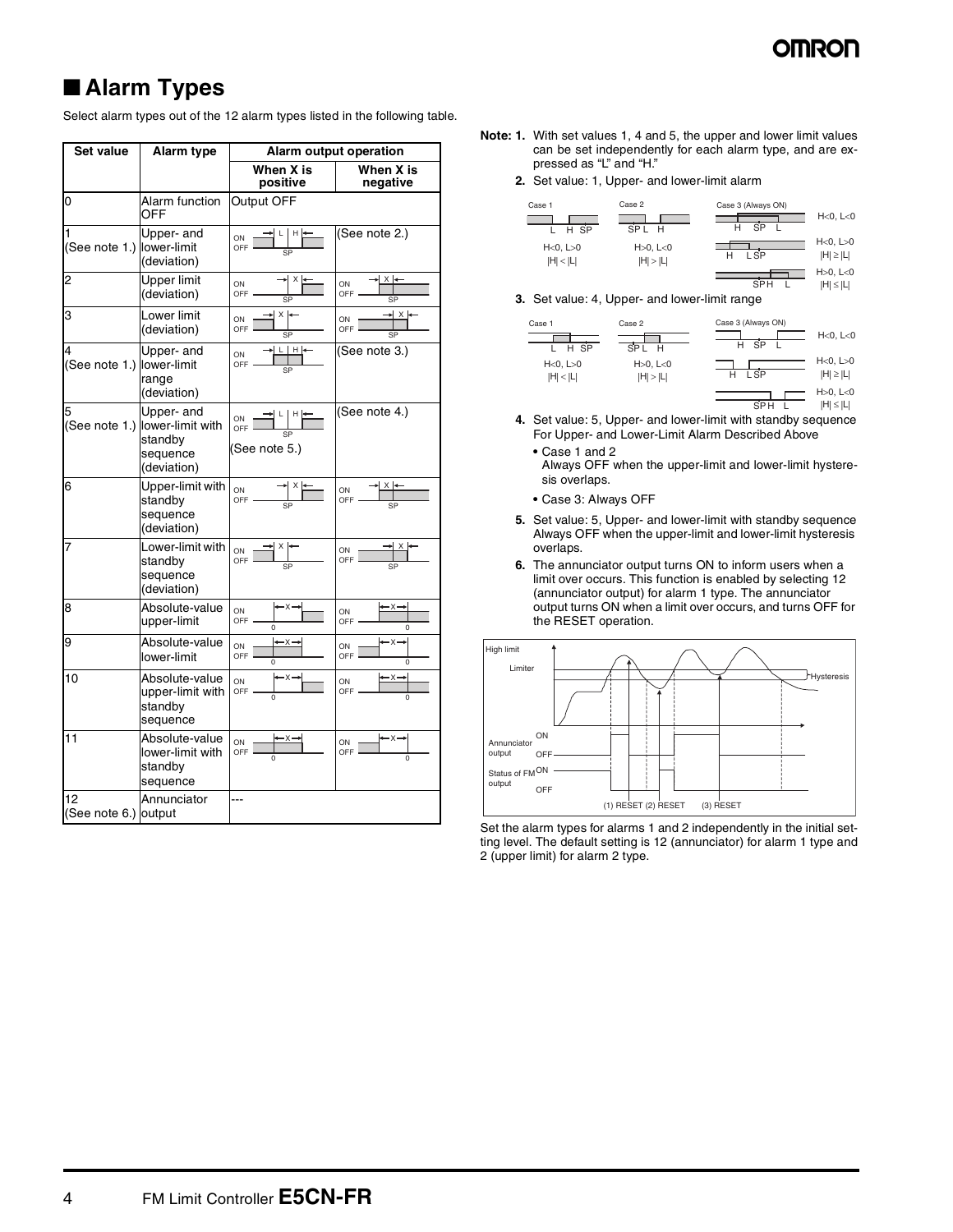## ■ Characteristics

| Indication accuracy                         |                             | Thermocouple: (See note 1.)<br>$(\pm 0.5\%$ of indicated value or $\pm 1\degree C$ ,<br>whichever is greater) $\pm 1$ digit max.<br>Platinum resistance thermometer:<br>$(\pm 0.5\%$ of indicated value or $\pm 1\degree C$ ,<br>whichever is greater) $\pm 1$ digit max.                                                                                                                                                                                                                                                                                                                                                                                                                                                                                                                                                                               |  |  |  |  |
|---------------------------------------------|-----------------------------|---------------------------------------------------------------------------------------------------------------------------------------------------------------------------------------------------------------------------------------------------------------------------------------------------------------------------------------------------------------------------------------------------------------------------------------------------------------------------------------------------------------------------------------------------------------------------------------------------------------------------------------------------------------------------------------------------------------------------------------------------------------------------------------------------------------------------------------------------------|--|--|--|--|
| <b>Hysteresis</b>                           |                             | $0.1^{\circ}$ C (°F) to 999.9°C (°F) in units of 0.1°C (°F)                                                                                                                                                                                                                                                                                                                                                                                                                                                                                                                                                                                                                                                                                                                                                                                             |  |  |  |  |
| Alarm setting range                         |                             | -1999 to 9999 (decimal point position depends<br>on input type)                                                                                                                                                                                                                                                                                                                                                                                                                                                                                                                                                                                                                                                                                                                                                                                         |  |  |  |  |
| Sampling period                             |                             | 250 ms                                                                                                                                                                                                                                                                                                                                                                                                                                                                                                                                                                                                                                                                                                                                                                                                                                                  |  |  |  |  |
| sistance                                    | Affect of signal source re- | Thermocouple: $0.1^{\circ}C/\Omega$ max. (100 $\Omega$ max.)<br>(See note 4.)<br>Platinum resistance thermometer: $0.4^{\circ}C/\Omega$ max.<br>$(10 \Omega \text{ max.})$                                                                                                                                                                                                                                                                                                                                                                                                                                                                                                                                                                                                                                                                              |  |  |  |  |
| Insulation resistance                       |                             | 20 MΩ min. (at 500 VDC)                                                                                                                                                                                                                                                                                                                                                                                                                                                                                                                                                                                                                                                                                                                                                                                                                                 |  |  |  |  |
| Dielectric strength                         |                             | 2,000 VAC, 50 or 60 Hz for 1 min (between ter-<br>minals with different charge)                                                                                                                                                                                                                                                                                                                                                                                                                                                                                                                                                                                                                                                                                                                                                                         |  |  |  |  |
| Vibration<br>resistance                     | <b>Malfunction</b>          | 10 to 55 Hz, 20 m/s <sup>2</sup> for 10 min each in X, Y, and<br>Z directions                                                                                                                                                                                                                                                                                                                                                                                                                                                                                                                                                                                                                                                                                                                                                                           |  |  |  |  |
|                                             | <b>Destruction</b>          | 10 to 55 Hz, 0.75-mm single amplitude for 2 hrs each in X, Y, and Z directions                                                                                                                                                                                                                                                                                                                                                                                                                                                                                                                                                                                                                                                                                                                                                                          |  |  |  |  |
| Shock re-<br><b>Malfunction</b><br>sistance |                             | 100 m/s <sup>2</sup> min., 3 times each in X, Y, and Z direc-<br>tions                                                                                                                                                                                                                                                                                                                                                                                                                                                                                                                                                                                                                                                                                                                                                                                  |  |  |  |  |
| <b>Destruction</b>                          |                             | 300 m/s <sup>2</sup> min., 3 times each in X, Y, and Z direc-<br>tions                                                                                                                                                                                                                                                                                                                                                                                                                                                                                                                                                                                                                                                                                                                                                                                  |  |  |  |  |
| Weight                                      |                             | Controller: Approx. 150 g,<br>Mounting Bracket: Approx. 10 g                                                                                                                                                                                                                                                                                                                                                                                                                                                                                                                                                                                                                                                                                                                                                                                            |  |  |  |  |
| Degree of protection                        |                             | Front panel: NEMA4X for indoor use<br>(equivalent to IP66)<br>Rear case: IP20, Terminal section: IP00                                                                                                                                                                                                                                                                                                                                                                                                                                                                                                                                                                                                                                                                                                                                                   |  |  |  |  |
| <b>Memory protection</b>                    |                             | Non-volatile memory (number of writes:<br>1,000,000 operations)                                                                                                                                                                                                                                                                                                                                                                                                                                                                                                                                                                                                                                                                                                                                                                                         |  |  |  |  |
| EMC                                         |                             | Emission Enclosure: EN55011 Group1 ClassA<br>Emission AC Mains: EN55011 Group1 ClassA<br>Immunity ESD: EN61000-4-2 4 kV contact dis-<br>charge (level 2)<br>8 kV air discharge (level 3)<br>Immunity RF-interference:<br>EN61000-4-3 10 V/m<br>(80-1000 MHz, 1.4-2.0 GHz am-<br>plitude modulated) (level 3)<br>10 V/m (900 MHz pulse modulat-<br>ed)<br>Immunity Conducted Disturbance:<br>EN61000-4-6 3 V<br>(0.15 to 80 MHz) (level 2)<br>Immunity Burst: EN61000-4-4 2 kV Power-line (lev-<br>el 3)<br>1 kV I/O signal-line (level 3)<br>Immunity Surge: EN61000-4-5 1kV line to line<br>Power line, output line (relay out-<br>put)<br>2 kV line to ground Power line,<br>output line (relay output)<br>1 kV line to ground Input line<br>(communication)<br>Immunity Voltage Dip/Interrupting:<br>EN61000-4-11 0.5 cycle, 100%<br>(rated voltage) |  |  |  |  |
| <b>Approved standards</b>                   |                             | FM-3545/3810<br>UL 61010C-1                                                                                                                                                                                                                                                                                                                                                                                                                                                                                                                                                                                                                                                                                                                                                                                                                             |  |  |  |  |
| <b>Conformed standards</b>                  |                             | CSA C22.2 No.1010.1<br>EN61326, EN61010-1, IEC61010-1<br>VDE0106 Part 100 (Finger protection), when<br>the terminal cover is mounted.                                                                                                                                                                                                                                                                                                                                                                                                                                                                                                                                                                                                                                                                                                                   |  |  |  |  |

- **Note: 1.** The indication of K thermocouples in the −200 to 1300°C range, T and N thermocouples at a temperature of −100°C max., and U and L thermocouples at any temperature is ±2°C ±1 digit maximum. The indication accuracy of the B thermocouple at a temperature of 400°C max. is not specified. The indication accuracy of the R and S thermocouples at a temperature of 200°C max. is  $\pm 3$ °C  $\pm 1$  digit max.
	- **2.** B, R, and S sensors: 0.2°C/Ω max. (100 Ω max.)

## ■ Communications Specifications

| <b>Transmission line</b><br>connection method | RS-485 multipoint                                                                                    |
|-----------------------------------------------|------------------------------------------------------------------------------------------------------|
| Communications                                | RS-485 (two-wire, half duplex)                                                                       |
| Synchronization<br>method                     | Start-stop synchronization                                                                           |
| <b>Baud rate</b>                              | 1200, 2400, 4800, 9600, 19200, or 38400 bps                                                          |
| <b>Transmission code</b>                      | <b>ASCII</b>                                                                                         |
| Data bit length                               | 7 or 8 bits                                                                                          |
| Stop bit length                               | 1 or 2 bits                                                                                          |
| <b>Error detection</b>                        | Vertical parity (none, even, odd)<br>Block check character (BCC) with CompoWay/F or<br>CRC-16 Modbus |
| <b>Flow control</b>                           | None                                                                                                 |
| Interface                                     | <b>RS-485</b>                                                                                        |
| <b>Retry function</b>                         | None                                                                                                 |
| <b>Communications</b><br>buffer               | 40 bytes                                                                                             |
| <b>Communications</b><br>response wait time   | $0$ to 99 ms<br>Default: 20 ms                                                                       |

**Note:** The baud rate, data bit length, stop bit length, and vertical parity can be individually set using the Communications Setting Level.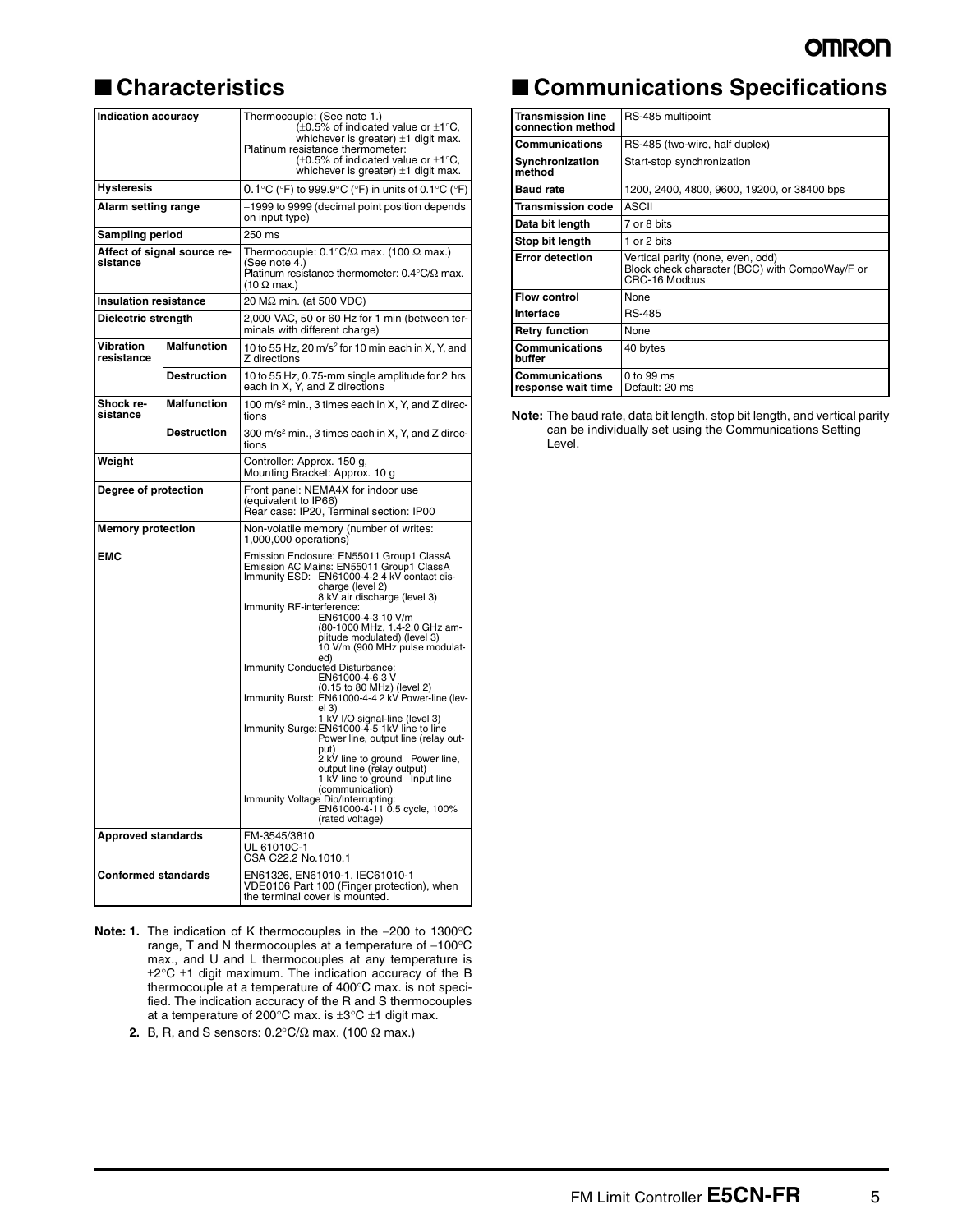# **External Connections**

- **•** Standard insulation is applied between any of the following: power supply terminals, input terminals, output terminals, and communications terminals (for models with communications). If reinforced insulation is required, provide additional insulation, such as spacial distance or material insulation, as defined by IEC 60664 suitable for the maximum operating voltage.
- **•** Consult with your OMRON representative before using the external power supply for the ES1B for any other purpose.

#### **E5CN-FR**



## **Nomenclature**

**E5CN-FR**

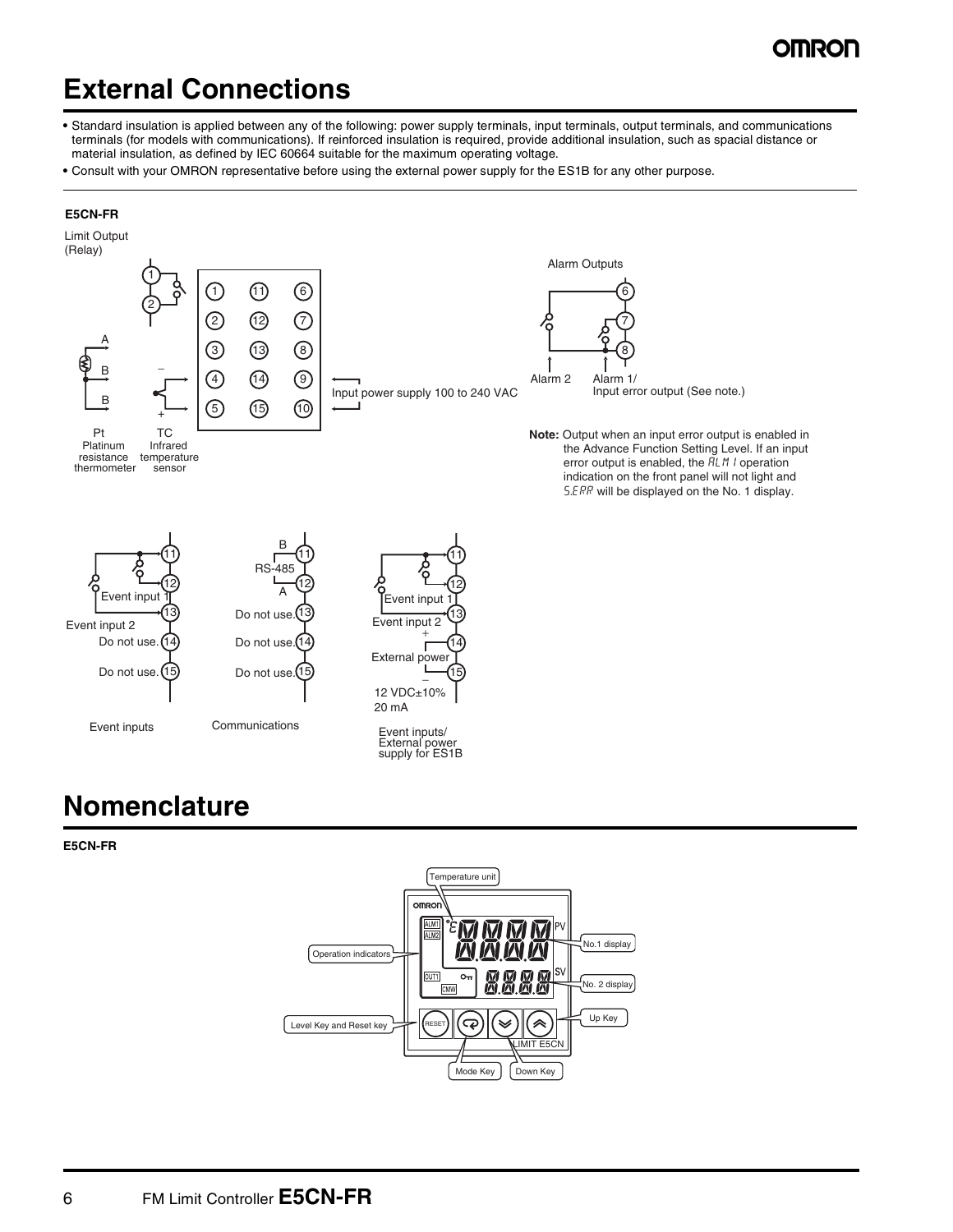# **Dimensions**



Terminal Cover.

of each Controller provided with a E53-COV10

## ■ Accessories

### **Terminal Cover**





**Note:** The suffix "-500" is added to the model number of each Controller provided with a E53-COV10 Terminal Cover.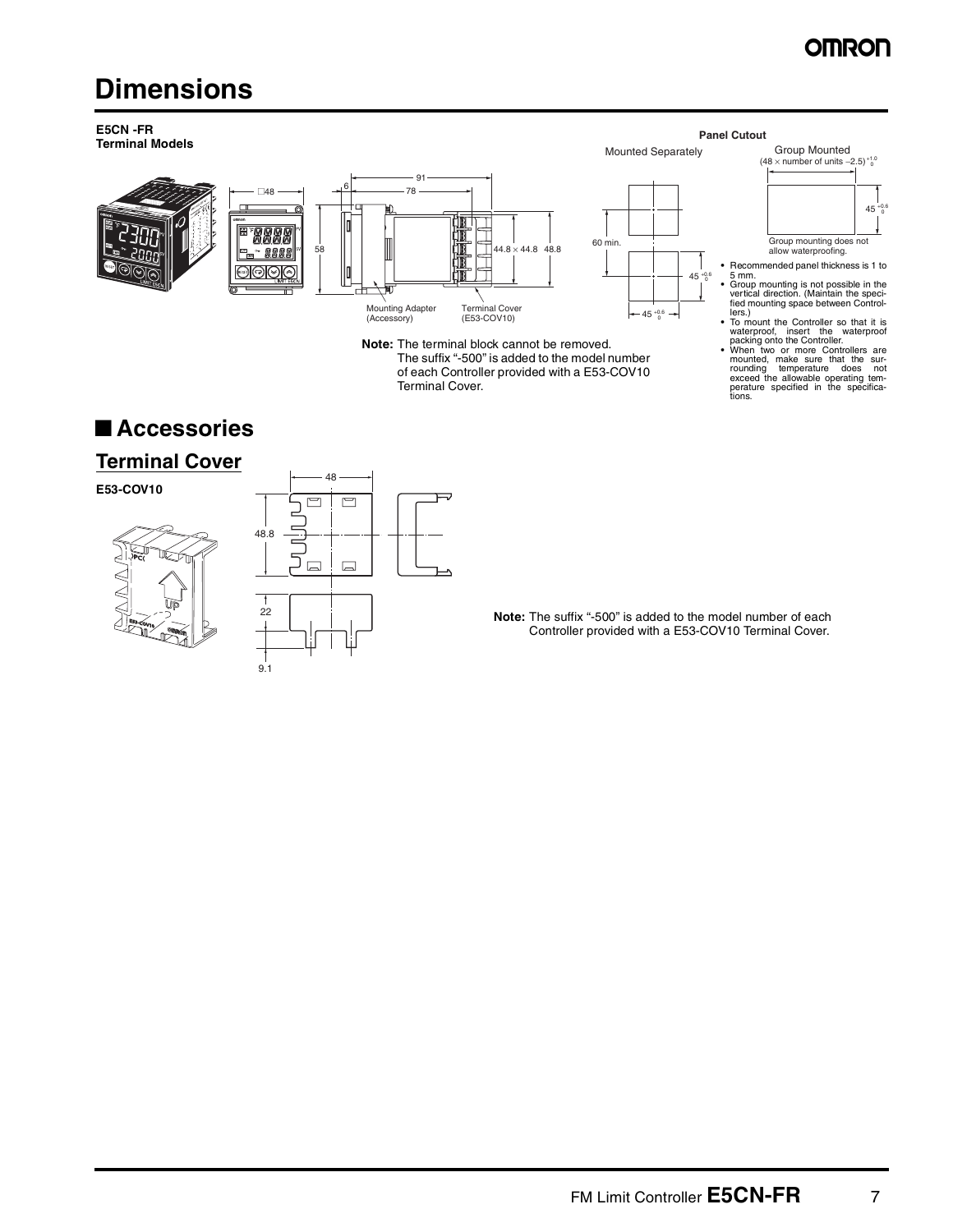# **Operating Method**

## ■ Outline of Operation Procedures

The following diagram illustrates the entire setting level. A password is required to enter the advance function setting level and the calibration level. Some parameters may not be displayed depending on the protection settings and operation conditions. The control operation will stop when switching from operation level to initial setting level.



**Note: 1.** Operation level entered for software reset.

- **2.** You cannot move to other levels by operating the keys on the front panel from the calibration level. You must turn OFF the power supply.
- **3.** The time taken to move to the protect level can be adjusted by changing the "Move to protect level time" setting.

# **Troubleshooting**

When an error has occurred, the No. 1 display shows the error code. Take necessary measure according to the error code, referring the table bellow.

| No. 1 display       | Meaning                                                             | Action                                                                                                                     | <b>Status at error</b> |                                          |                           |  |  |  |
|---------------------|---------------------------------------------------------------------|----------------------------------------------------------------------------------------------------------------------------|------------------------|------------------------------------------|---------------------------|--|--|--|
|                     |                                                                     |                                                                                                                            |                        | <b>Limit outputs</b>                     |                           |  |  |  |
| <b>SERR</b>         | Input error (See note 2.)<br>(broken line, A/D converter<br>error)  | Check the wiring of inputs, disconnections, shorts and input type.<br>(See note 3.)                                        | <b>OFF</b>             | Operates as<br>above the upper<br>limit. |                           |  |  |  |
| $-L\bar{a}$         | Over lower-limit indication                                         | Input value is smaller than control range.                                                                                 | Upper limiter          | Normal operation Operates as             |                           |  |  |  |
| range (See note 2.) |                                                                     | Check the control range.                                                                                                   | Lower limiter          | <b>OFF</b>                               | above the lower<br>limit. |  |  |  |
| $-H^-$              | Over upper-limit indication                                         | Input value is larger than control range.                                                                                  | Upper limiter          | <b>OFF</b>                               | Operates as               |  |  |  |
| range (See note 2.) |                                                                     | Check the control range.                                                                                                   | Lower limiter          | Normal operation                         | above the upper<br>limit. |  |  |  |
| EIII                | Memory error                                                        | Turn the power OFF then back ON again. If the display remains the<br>same, the controller must be repaired. (See note 3.)  |                        | OFF                                      |                           |  |  |  |
| CCCC                | Over display range (lower-<br>limit display range)<br>(See note 2.) | This is not an error. This is displayed when the input value exceeds<br>the display limit but is within the control range. | Normal operation       |                                          | Normal operation          |  |  |  |

**Note: 1.** Refer to "E5CN-FR Limit Controller User's Manual" for details of the control range.

**2.** These errors are displayed only when the PV/Limit SP is displayed.

**3.** If the display is restored to normal after cycling the power supply, the error may have been caused by noise. Check for noise being generated nearby.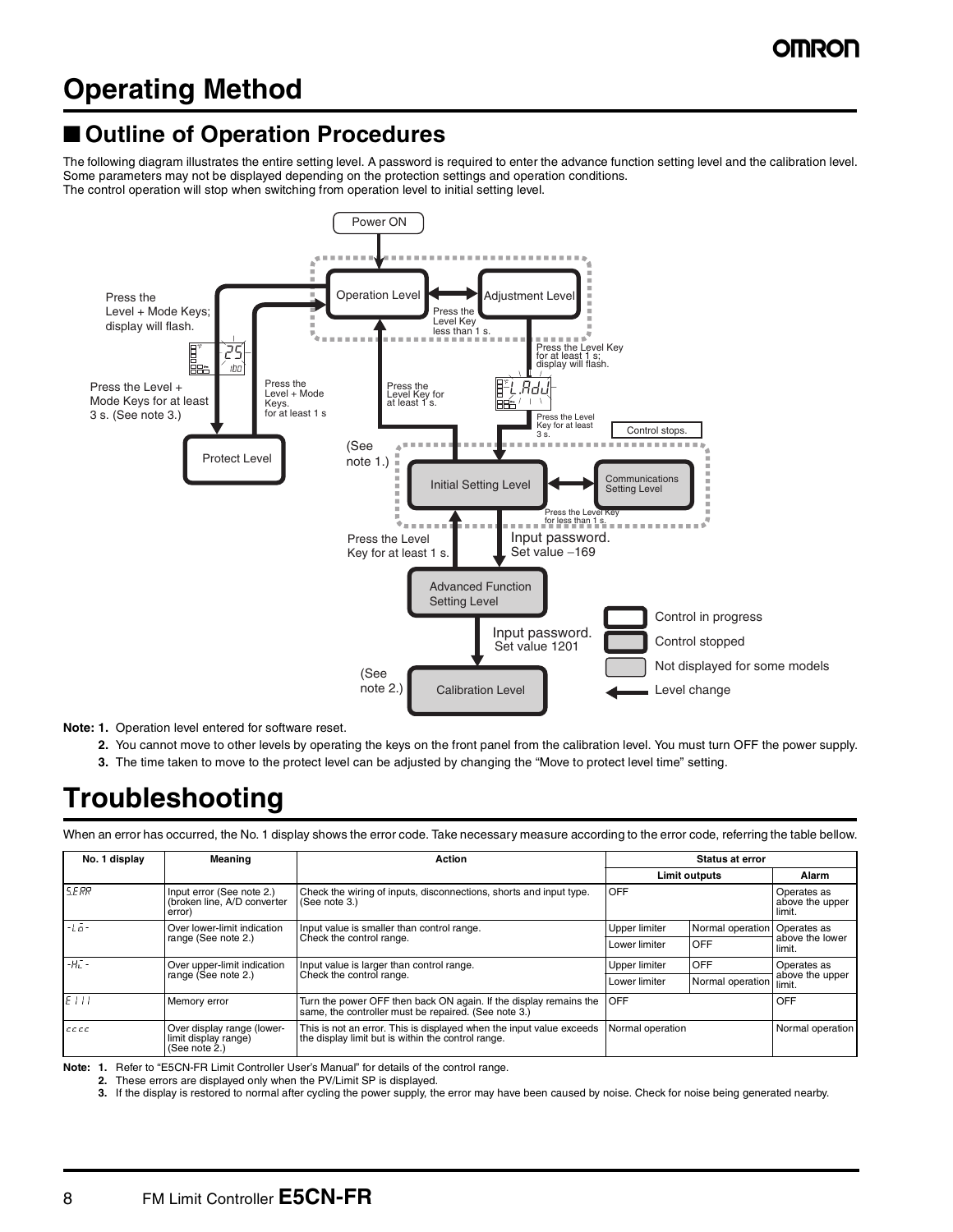## ■ Parameters

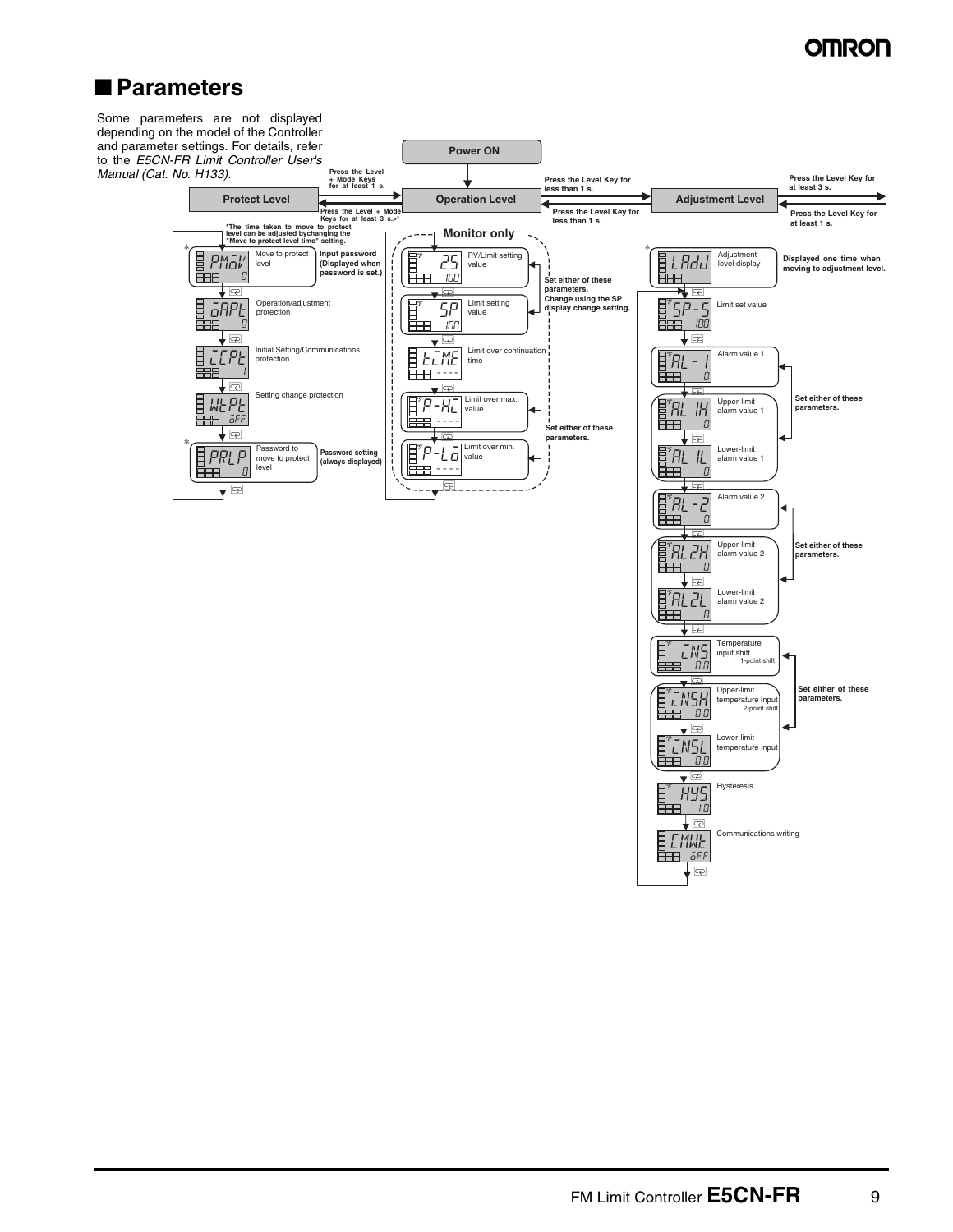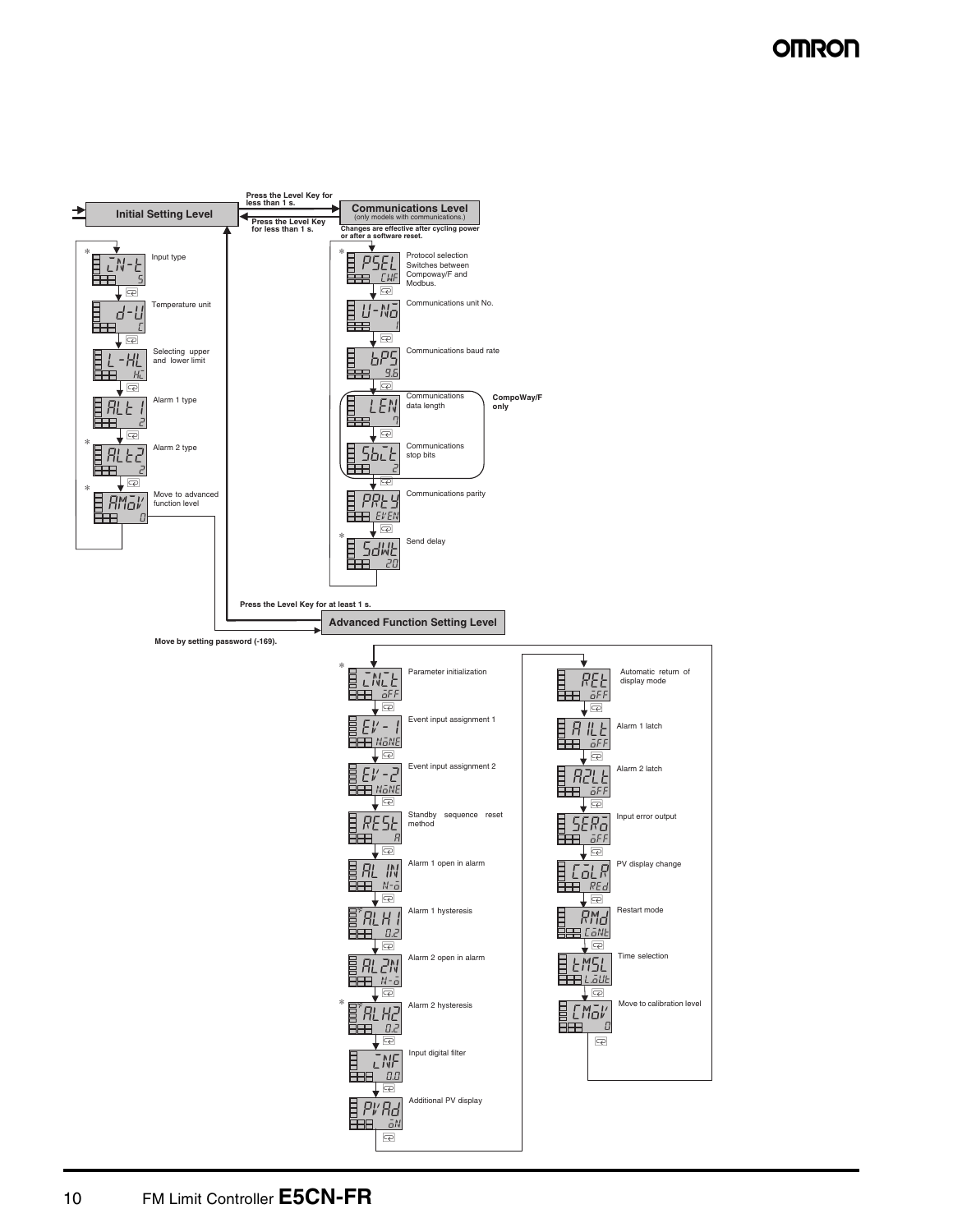# **FM Limit Controller Functions**

When the measured temperature (PV) exceeds the limit SP, the limit output relay turns OFF and the OUT1 operation indicator turns ON. If the limit output relay turns OFF (limit alarm is ON), the limit output relay will remain off until the operator manually resets the FM Limit Controller.



## ■ Selecting Upper/Lower Limit

- **•** The upper/lower limit selection setting enables switching between upper limit and lower limit operation.
- **•** The default setting is for upper limit operation.

Select either upper limit or lower limit.

## ■ Resetting Limit Outputs

- **•** Limit outputs can be reset by pressing the Level Key/Reset Key for 1 second min. while in the operation level.
- **•** The limit output reset operation can be used to reset limit outputs and annunciator outputs.
- ∗ When the limit status is OFF, the limit output is cleared and the limit output relay turns ON. When the limit status is ON (limit over status), limit outputs will not be reset.
- ∗ The annunciator output turns OFF regardless of the limit status.
- ∗ Event inputs used as reset inputs (for resetting limit outputs) can be received while in the operation level, adjustment level, or protect level.

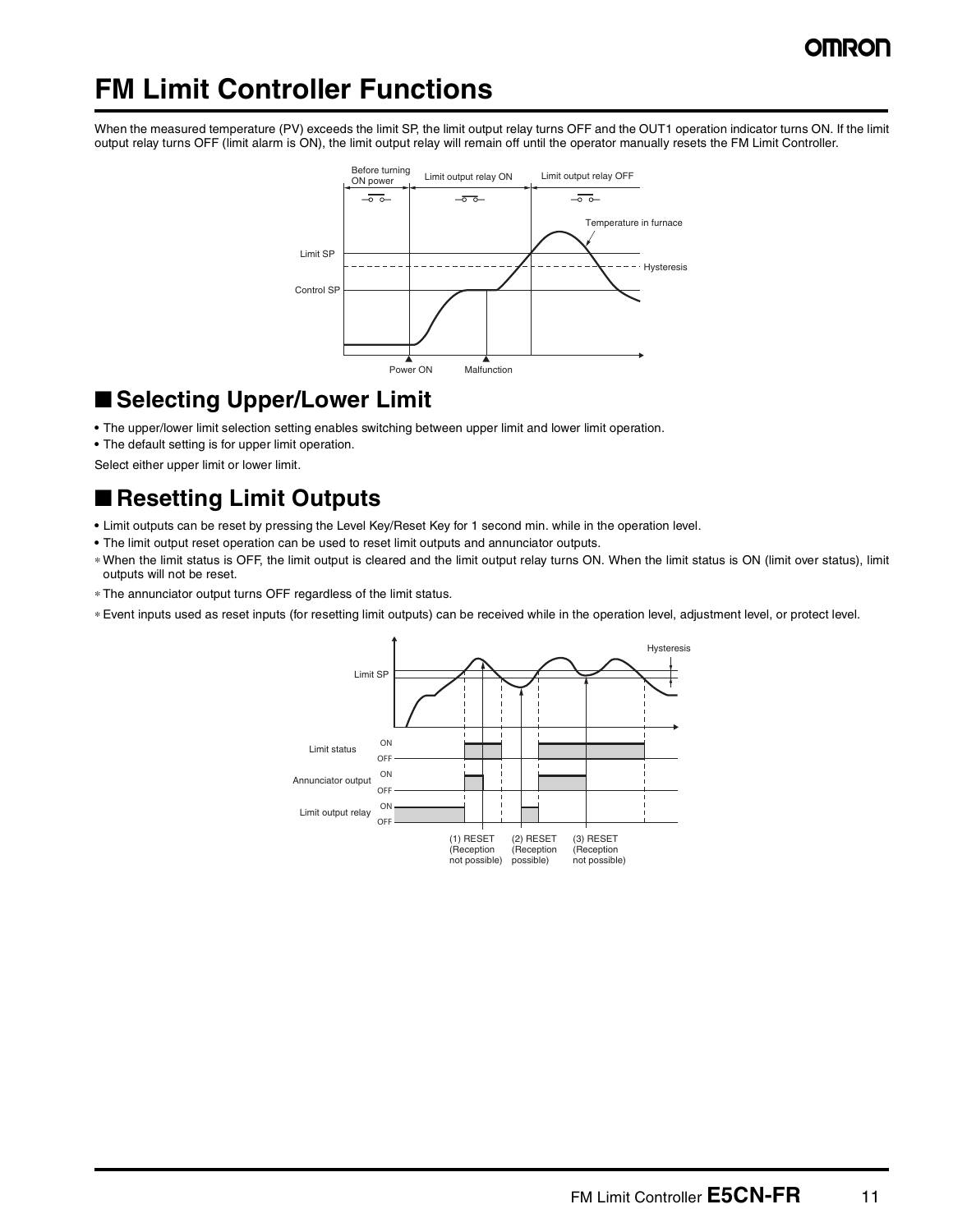## **Example of Typical Use**



Application examples are for reference only. In actual application, confirm the functionality and safety of all equipment in advance. In particular, when considering an application requiring a high degree of safety, take into account all ratings, performance capacities, failsafe measures, and other safety measures required by the application, and consult with your OMRON representative to confirm specifications and capabilities.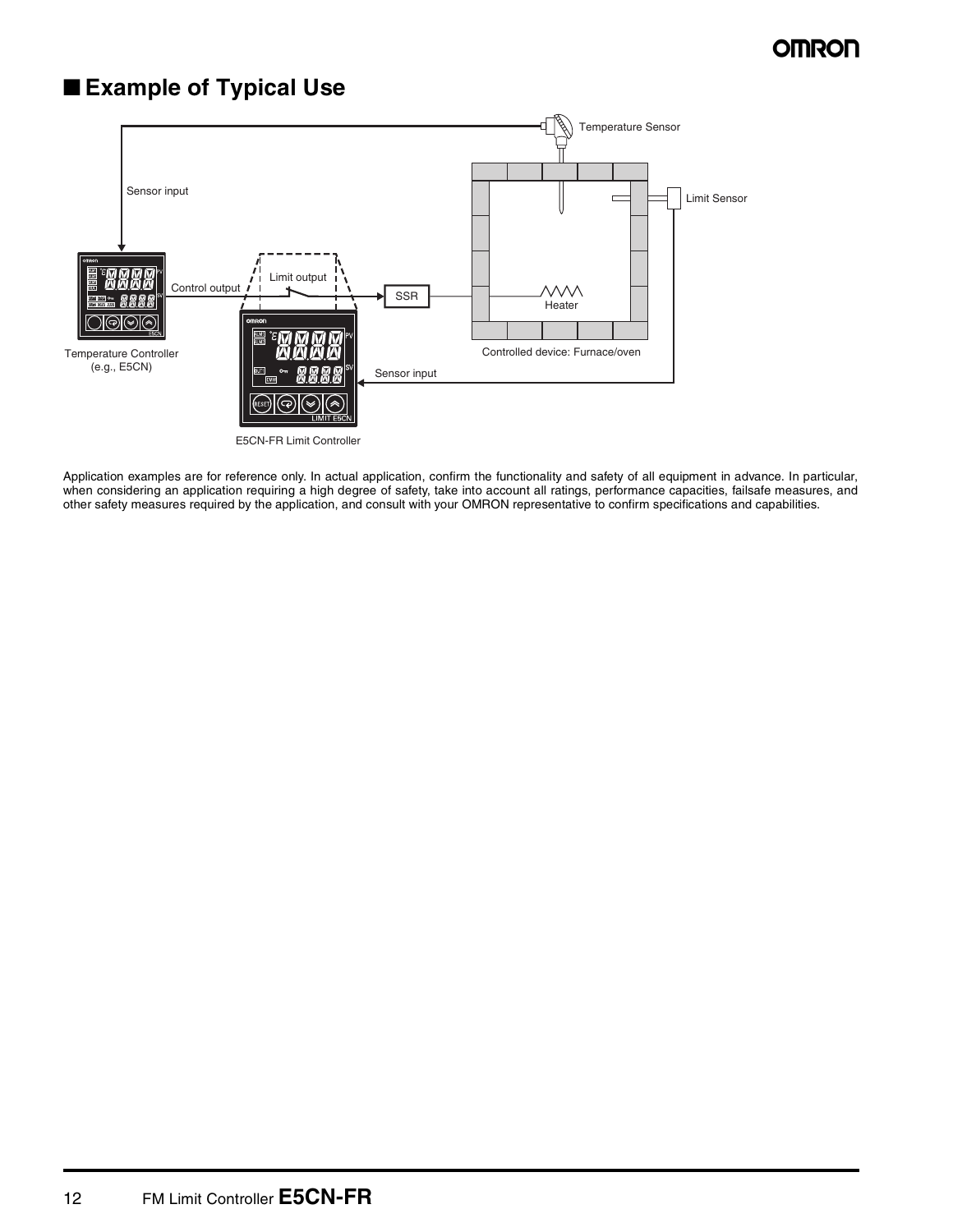

# <span id="page-12-0"></span>**Precautions**

### !**CAUTION**

Do not touch the terminals while power is being supplied. Doing so may occasionally result in minor injury due to electric shock.

Do not allow pieces of metal, wire clippings, or fine metallic shavings or filings from installation to enter the product. Doing so may occasionally result in electric shock, fire, or malfunction.

Do not use the product where subject to flammable or explosive gas. Otherwise, minor injury from explosion may occasionally occur.



Never disassemble, modify, or repair the product or touch any of the internal parts. Minor electric shock, fire, or malfunction may occasionally occur.

Caution: Risk of Fire and Electric Shock

- a) This product is UL listed as Open Type Process Control Equipment. It must be mounted in an enclosure that does not allow fire to escape externally.
- b) More than one disconnect switch may be required to de-energize the equipment before servicing.
- c) Signal inputs are SELV, limited energy.
- d) Caution: To reduce the risk of fire or electric shock, do not interconnect the outputs of different Class 2 circuits.

If the output relays are used past their rated load or life expectancy, contact fusing or burning may occasionally occur. Always consider the application conditions and the inrush current, and use the output relays within their rated load and electrical life expectancy. The life expectancy of output relays varies considerably with the output load and switching conditions.



Set the parameters of the product so that they are suitable for the system. If they are not suitable, unexpected operation may occasionally result in property damage or accidents.



Warning: To reduce the risk of electric shock or fire, install in a Pollution Degree 2 environment (a controlled environment relatively free of contaminants).

A malfunction in the product may occasionally make control operations impossible or prevent alarm outputs, resulting in property damage to connected equipment and machinery. To maintain safety in the event of malfunction of the product, periodically check the Limit Controller's operation.

### **Precautions for Safe Use**

- **1.** Do not use this product in the following places:
	- **•** Places directly subject to heat radiated from heating equipment.
	- **•** Places subject to splashing liquid or oil atmosphere.
	- **•** Places subject to direct sunlight.
	- **•** Places subject to dust or corrosive gas (in particular, sulfide gas and ammonia gas).
	- **•** Places subject to intense temperature change.
	- **•** Places subject to icing and condensation.
	- **•** Places subject to vibration and large shocks.
- **2.** Use and store within the rated temperature and humidity ranges. Provide forced-cooling if required.
- **3.** To allow heat to escape, do not block the area around the product. Do not block the ventilation holes on the product.
- **4.** Be sure to wire properly with correct polarity of terminals.
- **5.** Use specified size (M3.5, width 7.2 mm or less) crimped terminals for wiring. Use wires with a gage of AWG24 to AWG14 (equal to cross-sectional areas of 0.205 to 2.081 mm2). (The stripping length is 5 to 6 mm.).
- **6.** Do not wire the terminals that are not used.
- **7.** Allow as much space as possible between the product and devices that generate a powerful high-frequency or surge. Separate the high-voltage or large-current power lines from other lines, and avoid parallel or common wiring with the power lines when you are wiring to the terminals.
- **8.** Use this product within the rated load and power supply.
- **9.** Make sure that the rated voltage is attained within two seconds of turning the power ON.
- **10.**Make sure the product has 30 minutes or more for warm up.
- **11.**A switch or circuit breaker must be provided close to the product. The switch or circuit breaker must be within easy reach of the operator, and must be marked as a disconnecting means for this unit.
- **12.**Always turn OFF the power supply before pulling out the interior of the product, and never touch nor apply shock to the terminals or electronic components. When inserting the interior of the product, do not allow the electronic components to touch the case.
- **13.**Do not use paint thinner or similar chemical to clean with. Use standard grade alcohol.
- **14.**Design the system (e.g., control panel) considering the 2 seconds of delay that the product's output to be set after power ON.
- **15.**The output may turn OFF when shifting to certain levels. Take this into consideration when performing control.
- **16.**Refer to the instruction sheet for installing Option Unit (E53-CN03N/E53-CNBN/E53-CNPBN).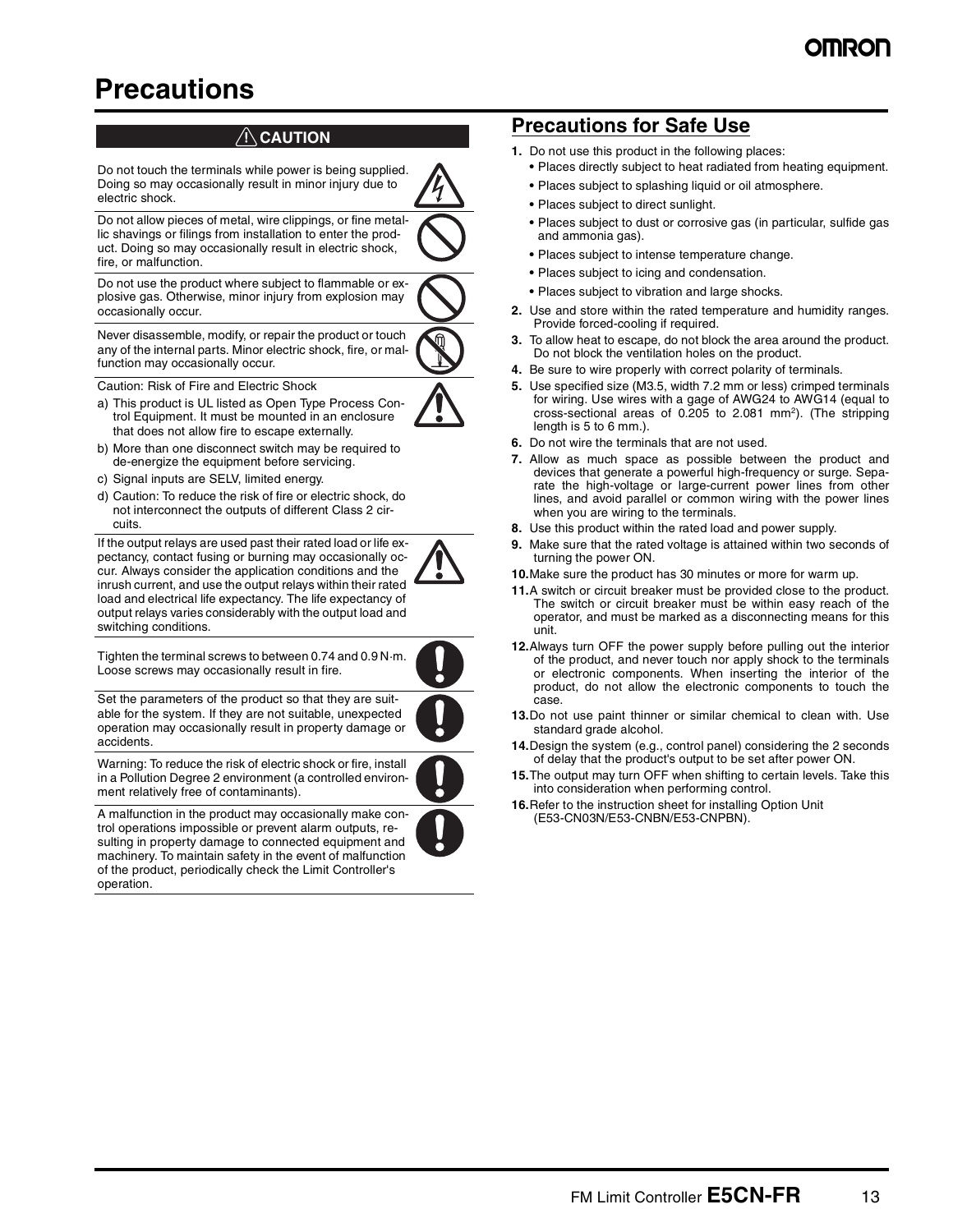## **Precautions for Correct Use**

### **Service Life**

**1.** Use the Limit Controller within the following temperature and humidity ranges:

Temperature: −10 to 55°C (with no icing or condensation) Humidity: 25% to 85%

If the Controller is installed inside a control board, the ambient temperature must be kept to under 55°C, including the temperature around the Controller.

- **2.** The service life of electronic devices like Limit Controllers is determined not only by the number of times the relay is switched but also by the service life of internal electronic components. Component service life is affected by the ambient temperature: the higher the temperature, the shorter the service life and, the lower the temperature, the longer the service life. Therefore, the service life can be extended by lowering the temperature of the Limit Controller.
- **3.** When two or more Limit Controllers are mounted horizontally close to each other or vertically next to one another, the internal temperature will increase due to heat radiated by the Limit Controllers and the service life will decrease. In such a case, use forced cooling by fans or other means of air ventilation to cool down the Limit Controllers. When providing forced cooling, however, be careful not to cool down the terminals sections alone to avoid measurement errors.

### **Measurement Accuracy**

- **1.** When extending or connecting the thermocouple lead wire, be sure to use compensating wires that match the thermocouple types.
- **2.** When extending or connecting the lead wire of the platinum resistance thermometer, be sure to use wires that have low resistance and keep the resistance of the three lead wires the same.
- **3.** Mount the Limit Controller so that it is horizontally level.
- **4.** If the measurement accuracy is low, check to see if input shift has been set correctly.

### **Waterproofing**

The degree of protection is as shown below. Sections without any specification on their degree of protection or those with  $IP\Box$ 0 are not waterproof.

Front panel: NEMA4X for indoor use (equivalent to IP66) Rear case: IP20, Terminal section: IP00

### **Operating Precautions**

- **1.** It takes approximately two seconds for the outputs to turn ON from after the power supply is turned ON. Due consideration must be given to this time when incorporating Limit Controllers in a sequence circuit.
- **2.** Avoid using the Controller in places near a radio, television set, or wireless installing. These devices can cause radio disturbances which adversely affect the performance of the Controller.

### **Mounting**



#### **Mounting to a Panel**

- **1.** To mount the Controller so that it is waterproof, insert the waterproof packing onto the Controller. Group mounting does not allow waterproofing. The waterproof packing is not required if waterproof is not necessary.
- **2.** Insert the E5CN-FR into the mounting hole in the panel.
- **3.** Push the adapter along the Controller body from the terminals up to the panel, and fasten it temporarily.
- **4.** Tighten the two fixing screws on the adapter. Alternately tighten the two screws a little at time to keep them balanced. Tighten them to a torque of 0.29 to 0.39 N·m.

#### **Attaching the Terminal Cover**

Make sure that the "UP" letters on the E5CN-FR are at the top and insert the terminal cover into the holes at the top and bottom of the Controller.

### **Removing the Controller from the Case**

When carrying out maintenance on the Controller, the Controller can be removed from the case leaving the terminal leads attached. The Controller can be removed from the case only with the E5CN-FR.



- **1.** Insert the tool into the slots (one on the top and one on the bottom) and release the hooks.
- **2.** Insert the tool into the gap between the front panel and rear case and pull out the front panel slightly. Hold both sides of the front panel and draw out the Controller towards you. Do not apply unnecessary force.
- **3.** Before inserting the Controller, confirm that the sealing rubber is in place. Insert the Controller into the rear case until you hear a click. Press on the hooks on the top and bottom of the rear case to be sure that the hooks are securely locked in place.Be sure that electronic parts do not come in contact with the case.

### **Wiring Precautions**

- **•** Separate input leads and power lines to protect the Controller and its lines from external noise.
- Use wires of a thickness of AWG24 (0.205 mm<sup>2</sup>) to AWG14  $(2.081$  mm<sup>2</sup>).
- The exposed current-carrying part to be inserted into terminals must be 5 to 6 mm.
- **•** We recommend using crimp terminals when wiring the terminals.
- **•** Tighten terminal screws to a torque of 0.74 to 0.90 N·m.
- **Ferminal Cover**<br>
 Use the following type of crimp terminals for M3.5 screws.

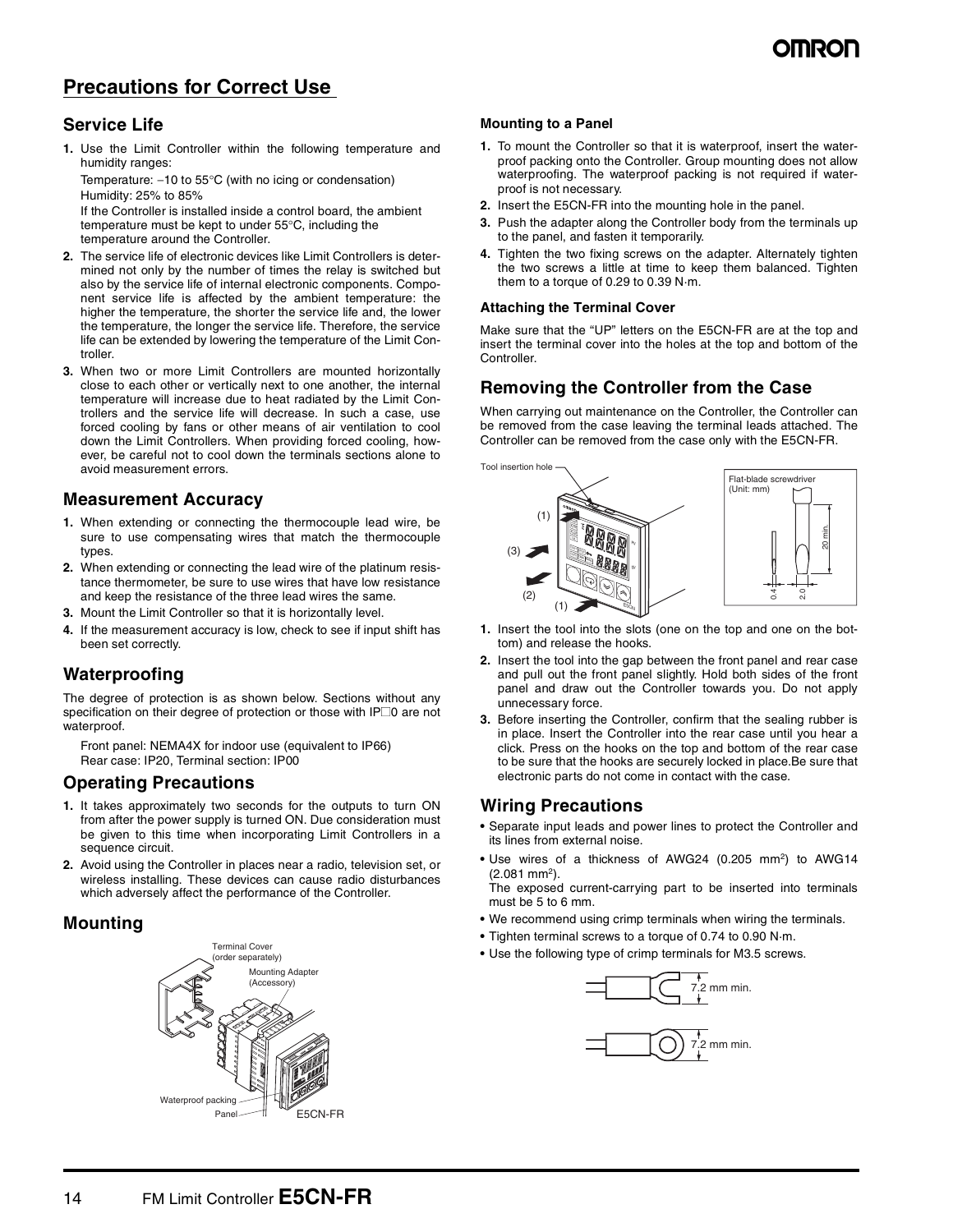## ■ Please use these products in combination with the FM Limit Controller.

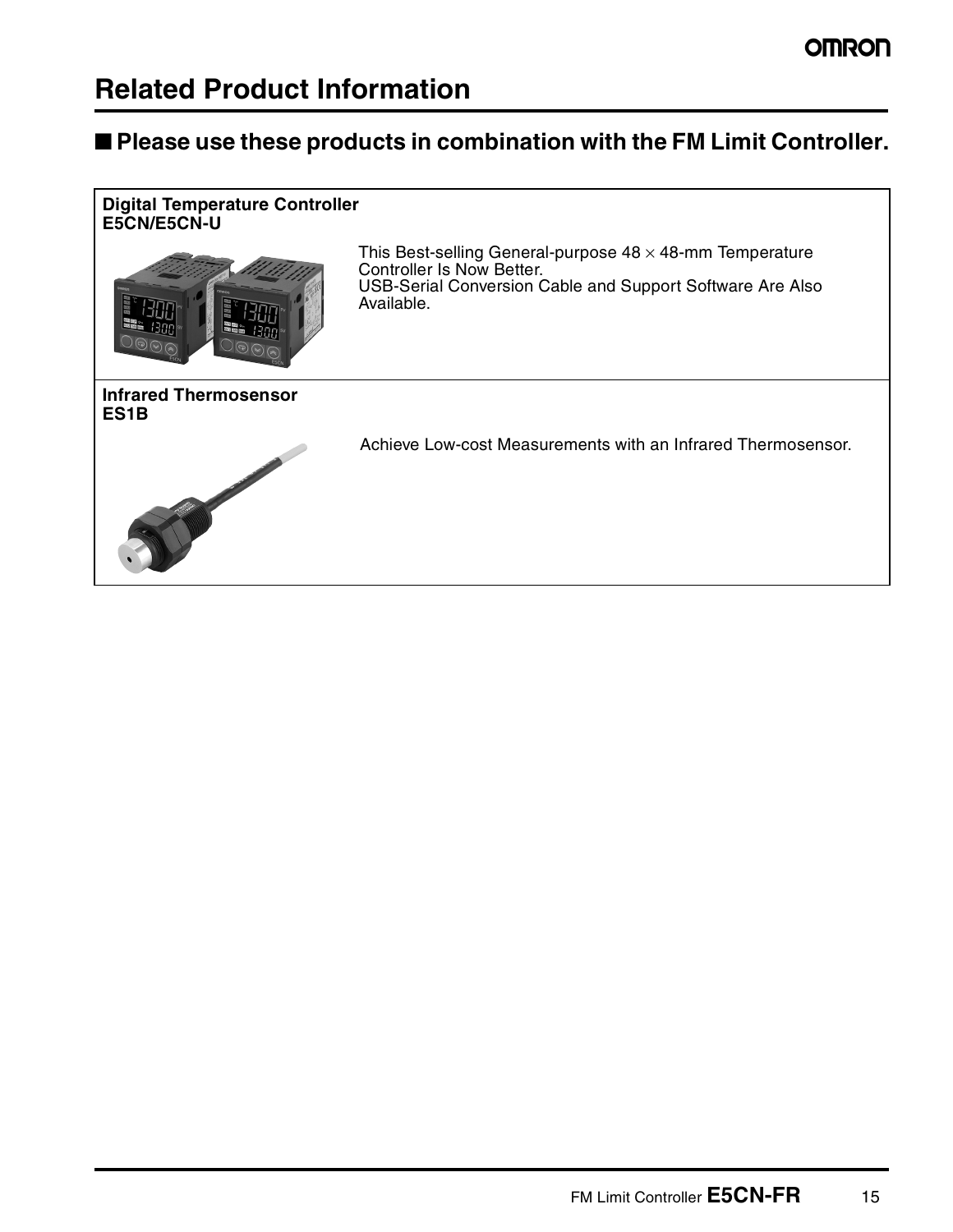# **Certain Terms and Conditions of Sale**

- 1. Offer; Acceptance. These terms and conditions (these "Terms") are deemed part of all catalogs, manuals or other documents, whether electronic or in writing, relating to the sale of goods or services (collectively, the "<u>Goods</u>") by<br>Omron Electronics LLC and its subsidiary companies ("<u>Selle</u>r"). Seller hereby<br>objects to any terms or conditions proposed in Buyer's purchase documents which are inconsistent with, or in addition to, these Terms. Please contact your Omron representative to confirm any additional terms for sales from your Omron company.
- 2. <u>Prices.</u> All prices stated are current, subject to change without notice by<br>Seller. Buyer agrees to pay the price in effect at time of shipment.<br>3. <u>Discounts.</u> Cash discounts, if any, will apply only on the net amount
- invoices sent to Buyer after deducting transportation charges, taxes and<br>duties, and will be allowed only if (i) the invoice is paid according to Seller's<br>payment terms and (ii) Buyer has no past due amounts owing to Selle
- 
- 5. Governmental Approvals. Buyer shall be responsible for, and shall bear all costs involved in, obtaining any government approvals required for the importation or sale of the Goods.
- 6. Taxes, All taxes, duties and other governmental charges (other than general<br>real property and income taxes), including any interest or penalties thereon, imposed directly or indirectly on Seller or required to be collected directly or<br>indirectly by Seller for the manufacture, production, sale, delivery, importation,<br>consumption or use of the Goods sold hereunder (including and sales, excise, use, turnover and license taxes) shall be charged to and remitted by Buyer to Seller.
- 7. Financial. If the financial position of Buyer at any time becomes unsatisfactory<br>to Seller, Seller reserves the right to stop shipments or require satisfactory<br>security or payment in advance. If Buyer fails to make paym comply with these Terms or any related agreement, Seller may (without liability and in addition to other remedies) cancel any unshipped portion of Goods sold hereunder and stop any Goods in transit until Buyer pays all amounts, includ-
- ing amounts payable hereunder, whether or not then due, which are owing to it<br>by Buyer. Buyer shall in any event remain liable for all unpaid accounts.<br>8. Cancellation: Etc. Orders are not subject to rescheduling or cancel connection therewith.
- 9. Force Majeure. Seller shall not be liable for any delay or failure in delivery resulting from causes beyond its control, including earthquakes, fires, floods, strikes or other labor disputes, shortage of labor or materials, accidents to
- machinery, acts of sabotage, riots, delay in or lack of transportation or the<br>requirements of any government authority.<br>10. Shipping: Delivery. Unless otherwise expressly agreed in writing by Seller:<br>a. Shipments shall be
	- shall constitute delivery to Buyer;
	- c. All sales and shipments of Goods shall be FOB shipping point (unless otherwise stated in writing by Seller), at which point title to and all risk of loss of the Goods shall pass from Seller to Buyer, provided that Selle
	-
	- d. Delivery and shipping dates are estimates only. e. Seller will package Goods as it deems proper for protection against normal
- handling and extra charges apply to special conditions.<br>11. Claims. Any claim by Buyer against Seller for shortage or damage to the<br>Goods occurring before delivery to the carrier must be presented in writing to<br>Seller with tion bill signed by the carrier noting that the carrier received the Goods from Seller in the condition claimed.
- 12. Warranties. (a) Exclusive Warranty. Seller's exclusive warranty is that the Goods will be free from defects in materials and workmanship for a period of twelve months from the date of sale by Seller (or such other period expressed<br>in writing by Seller). Seller disclaims all other warranties, express or implied.<br>(b) Limitations. SELLER MAKES NO WARRANTY OR REPRESENTATION,<br>E any type for claims or expenses based on infringement by the Goods or otherwise of any intellectual property right. (c) <u>Buyer Remedy</u>, Seller's sole obligation hereunder shall be to replace (in the form originally shipped with Buyer responsible for labor charges for removal or replacement thereo properly handled, stored, installed and maintained and not subject to contamination, abuse, misuse or inappropriate modification. Return of any goods by Buyer must be approved in writing by Seller before shipment. Seller shall not<br>be liable for the suitability or unsuitability or the results from the use of Goods<br>in combination with any electrical or electronic components, advice, recommendations or information given orally or in writing, are not to be
- construed as an amendment or addition to the above warranty.<br>
13. <u>Damage Limits: Etc.</u> SELLER SHALL NOT BE LIABLE FOR SPECIAL, INDI-<br>
RECT OR CONSEQUENTIAL DAMAGES, LOSS OF PROFITS OR PRODUC-<br>
TION OR COMMERCIAL LOSS IN A
- its employees from and against all liabilities, losses, claims, costs and expenses (including attorney's fees and expenses) related to any claim, investigation, litigation or proceeding (whether or not Seller is a party) which arises<br>or is alleged to arise from Buyer's acts or omissions under these Terms or in<br>any way with respect to the Goods. Without limiting the foreg any Good made to Buyer specifications infringed intellectual property rights of another party.
- 15. Property: Confidentiality. The intellectual property embodied in the Goods is<br>the exclusive property of Seller and its affiliates and Buyer shall not attempt to<br>duplicate it in any way without the written permission of ing any charges to Buyer for engineering or tooling, all engineering and tooling<br>shall remain the exclusive property of Seller. All information and materials<br>supplied by Seller to Buyer relating to the Goods are confidenti
- and no course of dealing between Buyer and Seller shall operate as a waiver<br>of rights by Seller. (b) <u>Assignment.</u> Buyer may not assign its rights hereunder<br>without Seller's written consent. (c) Amendment, These Terms cons (d) <u>Severability.</u> If any provision hereof is rendered ineffective or invalid, such<br>provision shall not invalidate any other provision. (e) <u>Setoff.</u> Buyer shall have<br>no right to set off any amounts against the amount ow

invoice. (f) As used herein, "including" means "including without limitation".

# **Certain Precautions on Specifications and Use**

- Suitability of Use. Seller shall not be responsible for conformity with any standards, codes or regulations which apply to the combination of the Good in the Buyer's application or use of the Good. At Buyer's request, Seller will provide applicable third party certification documents identifying ratings and limitations<br>of use which apply to the Good. This information by itself is not sufficient for a<br>complete determination of the suitability of the Good in end product, machine, system, or other application or use. The following are some examples of applications for which particular attention must be given. This is not intended to be an exhaustive list of all possible uses of this Good,
	- nor is it intended to imply that the uses listed may be suitable for this Good:<br>(i) Outdoor use, uses involving potential chemical contamination or electrical<br> interference, or conditions or uses not described in this do
	- (ii) Energy control systems, combustion systems, railroad systems, aviation systems, medical equipment, amusement machines, vehicles, safety equipment, and installations subject to separate industry or government regulations.
	- (iii) Systems, machines and equipment that could present a risk to life or property. Please know and observe all prohibitions of use applicable to this Good.

NEVER USE THE PRODUCT FOR AN APPLICATION INVOLVING SERIOUS<br>RISK TO LIFE OR PROPERTY WITHOUT ENSURING THAT THE SYSTEM<br>AS A WHOLE HAS BEEN DESIGNED TO ADDRESS THE RISKS, AND THAT<br>THE INTENDED USE WITHIN THE OVERALL EQUIPMENT

Programmable Products. Seller shall not be responsible for the user's pro

- gramming of a programmable Good, or any consequence thereof.<br>3. Performance Data. Performance data given in this catalog is provided as a<br>guide for the user in determining suitability and does not constitute a warranty It may represent the result of Seller's test conditions, and the user must corre late it to actual application requirements. Actual performance is subject to the
- Seller's Warranty and Limitations of Liability.<br>4. Change in Specifications. Product specifications and accessories may be<br>changed at any time based on improvements and other reasons. It is our prac tice to change part numbers when published ratings or features are changed<br>or when significant construction changes are made. However, some specifica<br>tions of the Good may be changed without any notice. When in doubt, spec firm actual specifications of purchased Good.
- 5. Errors and Omissions. The information in this catalog has been carefully<br>checked and is believed to be accurate; however, no responsibility is assumed for clerical, typographical or proofreading errors, or omissions.